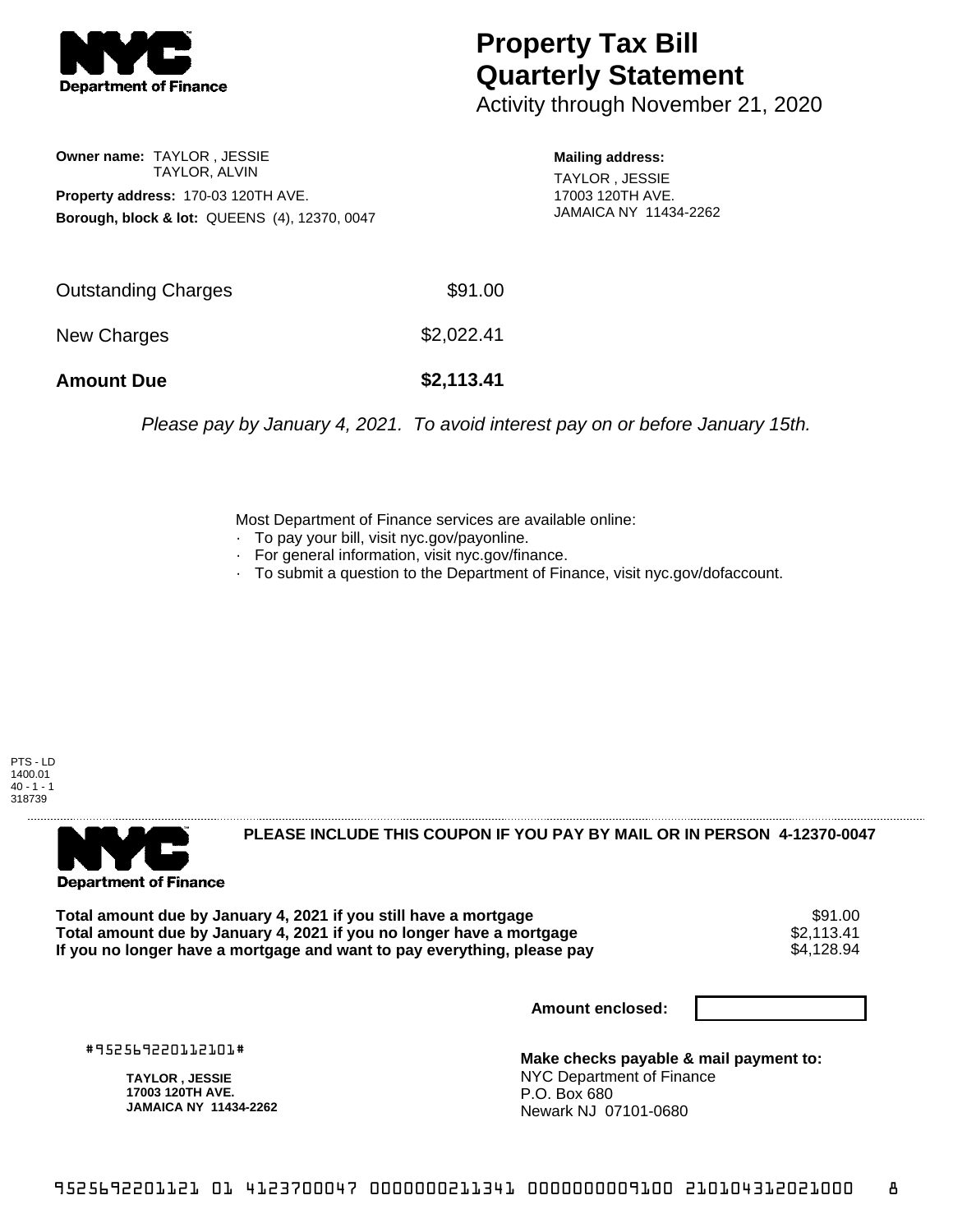

| <b>Billing Summary</b>                                                     | <b>Activity Date Due Date</b> |                     | Amount       |
|----------------------------------------------------------------------------|-------------------------------|---------------------|--------------|
| Outstanding charges including interest and payments                        |                               |                     | \$91.00      |
| <b>Finance-Property Tax</b>                                                |                               | 01/01/2021          | \$2,046.01   |
| <b>Adopted Tax Rate</b>                                                    |                               |                     | $$ -23.60$   |
| <b>Total amount due</b>                                                    |                               |                     | \$2,113.41   |
| <b>Tax Year Charges Remaining</b>                                          | <b>Activity Date</b>          | <b>Due Date</b>     | Amount       |
| <b>Finance-Property Tax</b>                                                |                               | 04/01/2021          | \$2,046.01   |
| <b>Adopted Tax Rate</b>                                                    |                               |                     | $$ -23.60$   |
| Total tax year charges remaining                                           |                               |                     | \$2,022.41   |
| If you pay everything you owe by January 4, 2021, you would save:          |                               |                     | \$6.88       |
| How We Calculated Your Property Tax For July 1, 2020 Through June 30, 2021 |                               |                     |              |
|                                                                            |                               | Overall             |              |
| Tax class 1 - Small Home, Less Than 4 Families                             |                               | <b>Tax Rate</b>     |              |
| Original tax rate billed                                                   |                               | 21.1670%            |              |
| New Tax rate                                                               |                               | 21.0450%            |              |
| <b>Estimated Market Value \$735,000</b>                                    |                               |                     |              |
|                                                                            |                               |                     | <b>Taxes</b> |
| <b>Billable Assessed Value</b>                                             |                               | \$38,664            |              |
| <b>Taxable Value</b>                                                       |                               | \$38,664 x 21.0450% |              |
| <b>Tax Before Abatements and STAR</b>                                      |                               | \$8,136.84          | \$8,136.84   |
| Annual property tax                                                        |                               |                     | \$8,136.84   |
| Original property tax billed in June 2020                                  |                               |                     | \$8,184.04   |
| <b>Change In Property Tax Bill Based On New Tax Rate</b>                   |                               |                     | $$-47.20$    |

Please call 311 to speak to a representative to make a property tax payment by telephone.

For information about the interest rate charged on late payments, visit nyc.gov/taxbill.

## **Home banking payment instructions:**

- 1. **Log** into your bank or online bill pay website.
- 2. **Add** the new payee: NYC DOF Property Tax. Enter your account number, which is your boro, block and lot, as it appears here: 4-12370-0047 . You may also need to enter the address for the Department of Finance. The address is P.O. Box 680, Newark NJ 07101-0680.
- 3. **Schedule** your online payment using your checking or savings account.

## **Did Your Mailing Address Change?**

If so, please visit us at **nyc.gov/changemailingaddress** or call **311.**

When you provide a check as payment, you authorize us either to use information from your check to make a one-time electronic fund transfer from your account or to process the payment as a check transaction.